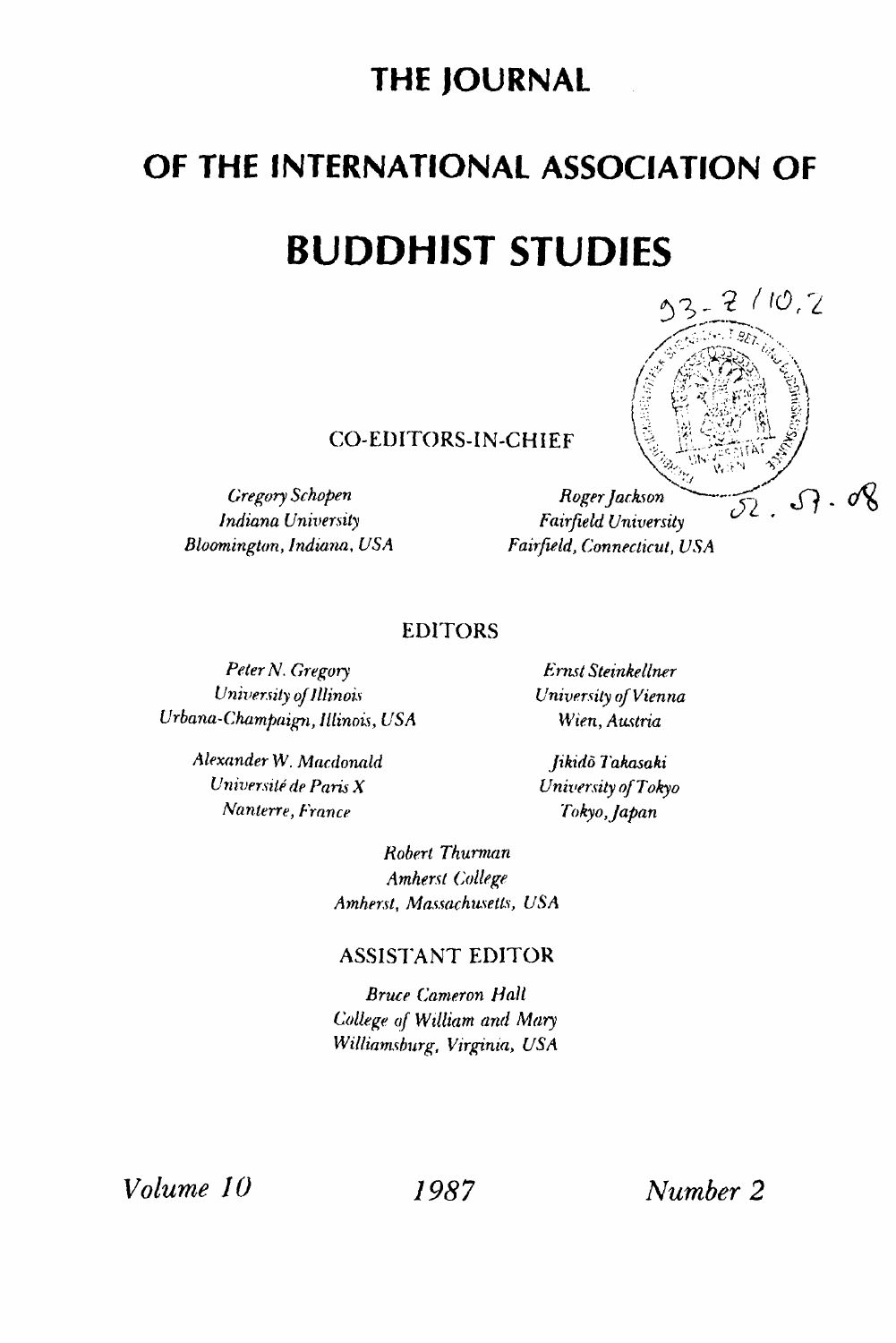## **CONTENTS**

### I. ARTICLES

|    | Pure Land Buddhist Hermeneutics:                     |     |
|----|------------------------------------------------------|-----|
|    | Hōnen's Interpretation of                            |     |
|    | Nembutsu, by Allan A. Andrews                        | 7   |
| 2. | Sa-skya Pandita, the White Panacea and the Hva-shang |     |
|    | Doctrine, by Michael Broido                          | 27  |
| 3. | Indian Commentaries on the Heart Sūtra: The Politics |     |
|    | of Interpretation, by Malcolm David Eckel            | 69  |
| 4. | Notes on Nāgārjuna and Zeno in Motion,               |     |
|    | by Brian Galloway                                    | 80  |
| 5. | Note on a Chinese Text Demonstrating the Earliness   |     |
|    | of Tantra, by John C. Huntington                     | 88  |
| 6. | The Inscription on the Kusan Image of Amitabha and   |     |
|    | the Character of the Early Mahāyāna in India         |     |
|    | by Gregory Schopen                                   | 99  |
| 7. | Background Material for the First Seventy Topics in  |     |
|    | Maitreya-nātha's Abhisamayālamkāra,                  |     |
|    | by Gareth Sparham                                    | 139 |
|    |                                                      |     |

### II. BOOK REVIEWS

| 1. | The Genesis of an Orientalist: Thomas William Rhys Davids |     |
|----|-----------------------------------------------------------|-----|
|    | and Buddhism in Sri Lanka.                                |     |
|    | by Ananda Wickremeratne                                   |     |
|    | (A.P. Kannangara)                                         | 161 |
| 2. | The Legend of King Asoka: A Study and Translation         |     |
|    | of the "Asokavadana," by John S. Strong                   |     |
|    | (Bardwell Smith)                                          | 165 |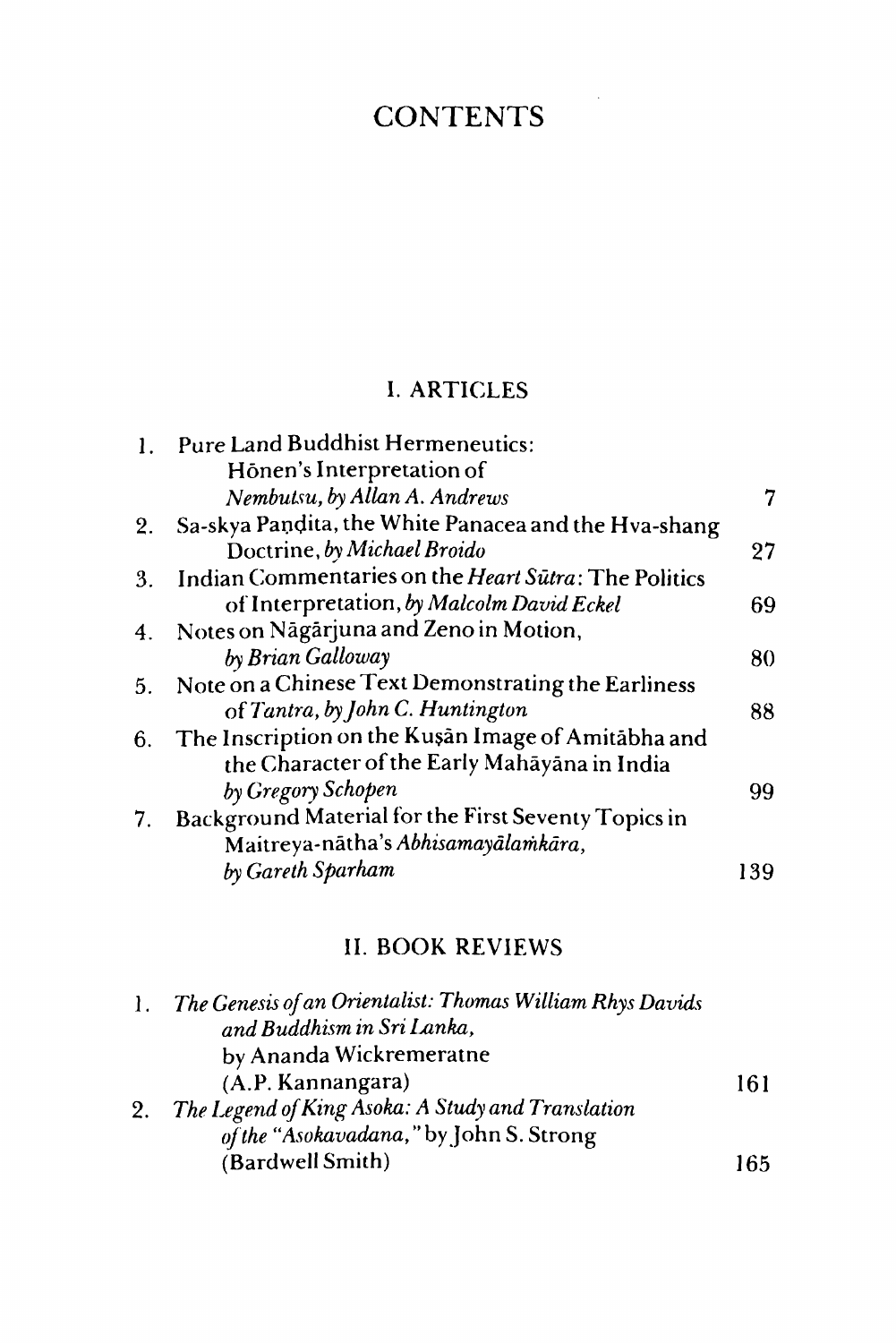| 3. | Nāgārjuna: The Philosophy of the Middle Way               |     |
|----|-----------------------------------------------------------|-----|
|    | by David J. Kalupahana                                    |     |
|    | (Karen Christina Lang)                                    | 167 |
| 4. | Tibet—Bon Religion: A Death Ritual of the Tibetan Bonpos, |     |
|    | by Per Kvaerne                                            |     |
|    | (Michael Aris)                                            | 175 |
|    |                                                           |     |

### **III. SPECIAL SECTION**

| Title/Author Index of Vols. 1-10, compiled |      |
|--------------------------------------------|------|
| by Bruce Cameron Hall                      | -181 |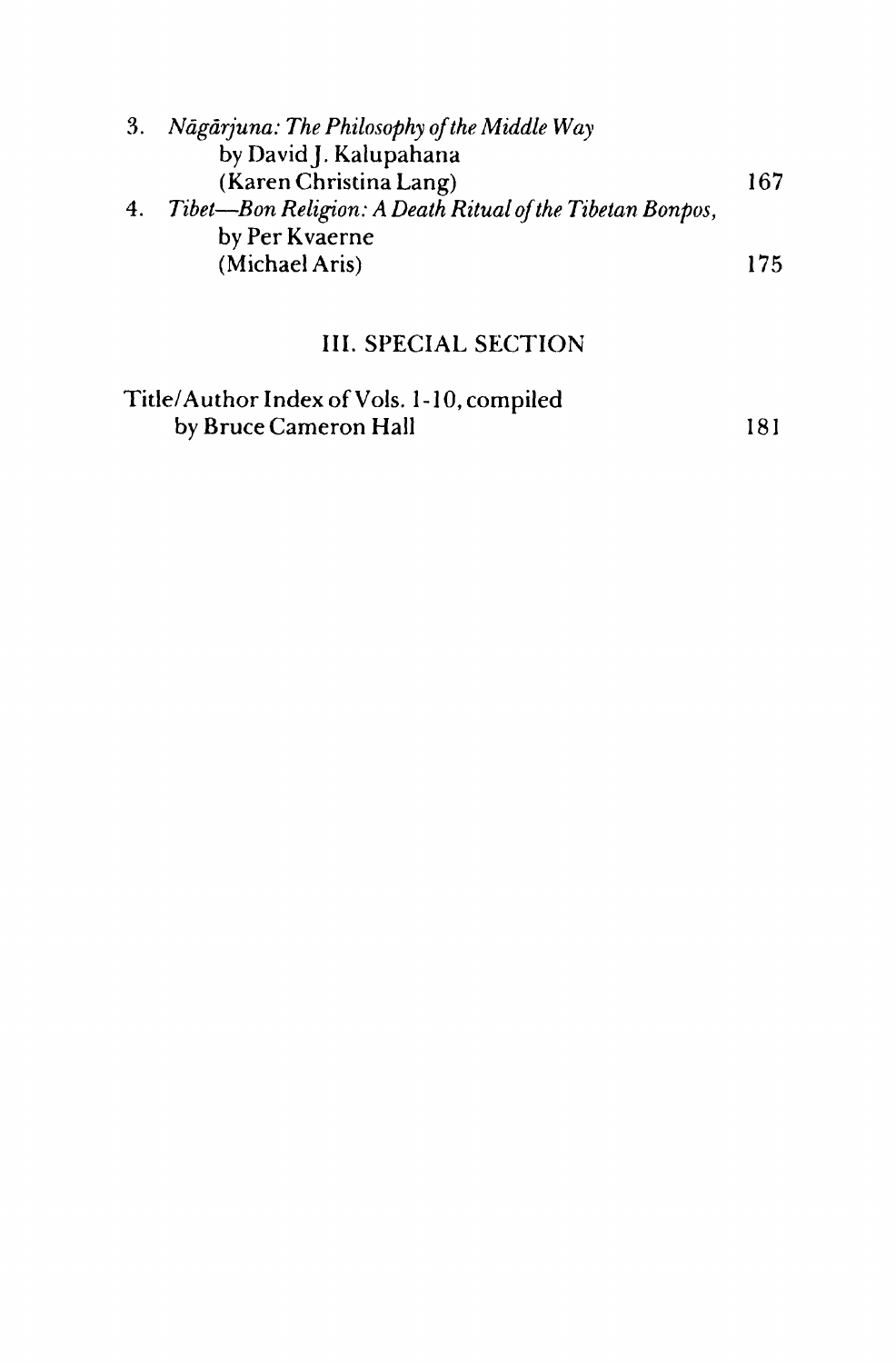#### REVIEWS 175

*Tibet—Bon Religion: A Death Ritual of the Tibetan Bonpos,* by Per Kvaerne, State Univ. Groningen, Inst. Religious Iconography, Iconography of Religions, XII.13. Leiden: EJ. Brill, 1985. xii + 34 pp., plates i-xlvii. ISBN 90 04 07083 4. No price.

It may well be wondered why this little book should receive notice in a journal devoted to Buddhist studies, since it describes the death ritual of a religion which vehemently asserts itself to be non-Buddhist and at times even anti-Buddhist. Anyone familiar with the development of Bonpo studies in recent years, however, particularly as these have been pursued with great profit by Per Kvaerne, will know that this religion is so completely suffused with Buddhist doctrine that it can be regarded simply as another, somewhat eccentric, form of Tibetan Buddhism. The Bon religion claims historical priority over the teachings of Sakyamuni for reasons that have yet to be properly revealed. It must surely have had something to do with the fact that in the competitive spiritual climate of Tibet in the eleventh and twelfth centuries, to assume the appearance of being utterly different in origin from the emerging Buddhist schools immediately placed the Bonpos on a level at once above and beyond their rivals, all of whom looked to the same foreign source for their legitimacy. True, the *source of* the Bon religion was also asserted to be foreign, but it was said to have been implanted in Tibet and become naturalized there long before Sakyamuni's teachings were introduced. The tendency among scholars now is to discount the face value of these claims while admitting that the Bonpos do maintain a stratum of genuine pre-Buddhist beliefs and practices deeper than that preserved by their rivals, but one that has been wholly turned to a "Buddhist" purpose. For their part the Buddhists admit only with some reluctance to their continuing observance of some pre-Buddhist practices.

Kvaerne's descriptive analysis of a death ritual of the Bonpos as it took place at their main refugee centre in India in 1981 does not alter this picture in any way, but instead adds some fine detail. He analyses the structure and purpose of the second, most interesting of three independent rites which together make up the whole business of helping the dead find salvation beyond the round of existence; (1) *'pho-ba,* the "transference (of consciousness)," (2) *byang-chog,* the "ritual of the *byang-bu* (a 'tablet' containing a drawing of the deceased)," and (3) cremation, followed by the *klong-rgyas* ("extended vastness") ritual. In the *byangchog* the officiating lama uses the *byang-bu,* which holds the con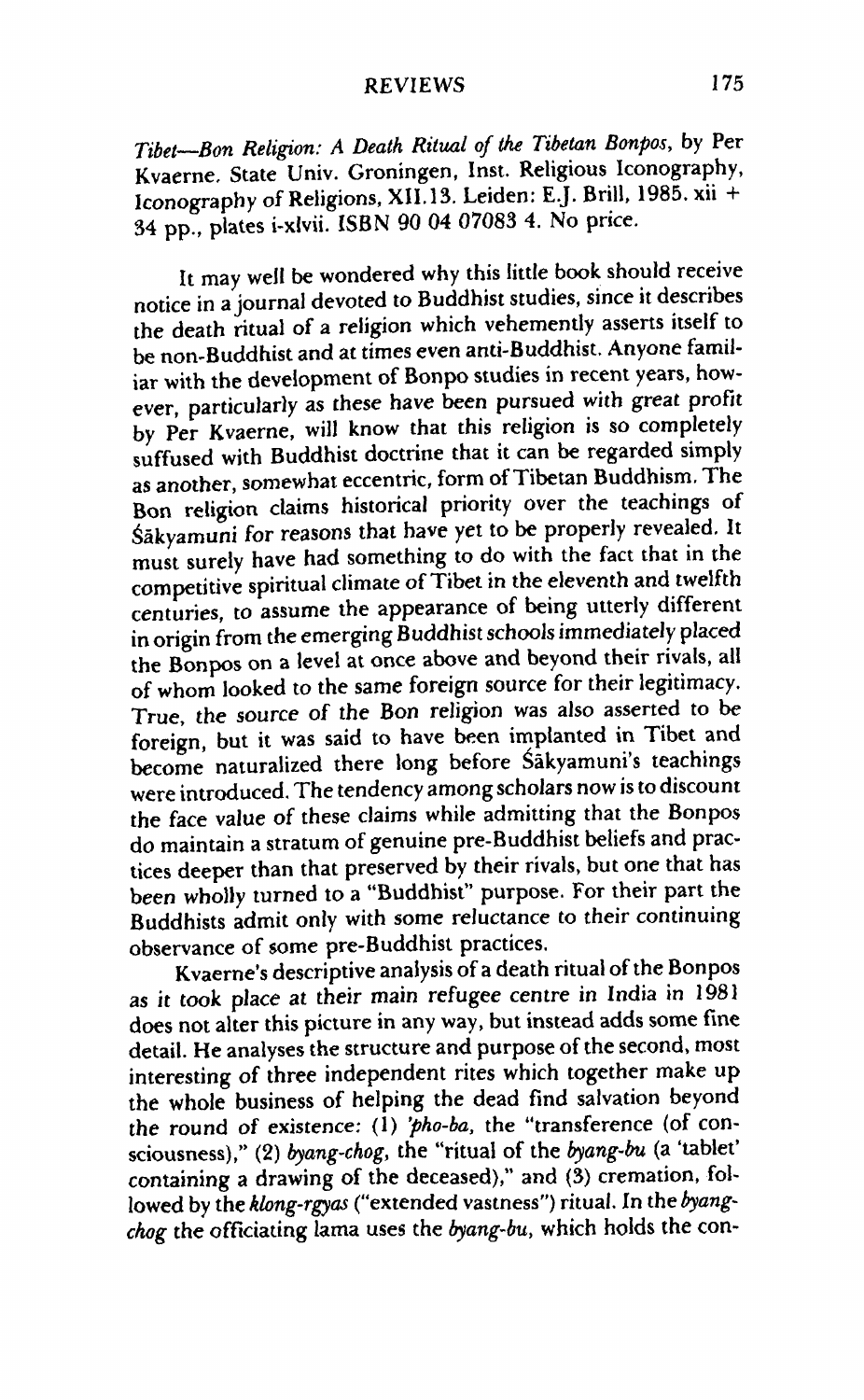sciousness of the deceased, to lead him step by step to final liberation. Firstly a "ransom" *(glud)* is offered to the malignant spirits to persuade them not to disturb the ritual. The consciousness of the deceased is then summoned to enter the *byang-bu,* to which a set of offerings are made. A series of initiations or consecrations are then bestowed on the *byang-bu,* at the end of which it is conducted through the thirteen spiritual stages of "an unchanging spiritual hero" *(g.yung-drung sems-dpa',* approximating to *byang-chub-sems-dpa', bodhisattva).* Finally the lama, in a state of meditation, transfers the consciousness to the final state of liberation, and the *byang-bu* is then dismantled and the drawing is burnt. (It is not clear to me how this second act of *'pho-ba* relates to the one that has already taken place before the *byang-chog.)* 

The complex details of the whole process are very ably summarized by Kvaerne with the help of numerous illustrations. He takes pains to point out those features which are genuinely variant or ancient. In this way, some aspects of the ritual fall into the category of adaptations from standard Buddhist practice, while others are traced back to pre-Buddhist observances. This latter group includes the ransom offering, the use of *tsag-li* ("ritual cards") for the presentation of offerings and other purposes, and the choice of a yak, horse and sheep to show the consciousness the way to liberation. But it seems only the role of these animals really separates the *Bonpos* from their Buddhist counterparts: the ransom and the use of *tsag-li* (etymology ?) are well known to Buddhist tradition, too.

Well known, too, is the offering of "the smell of singed objects" *(gsur),* which Kvaerne seems to have missed. The term appears in the untranslated title he supplies (p. xii) for the second of the three texts used in this version of the *byang-chog, all* composed by the abbot of sMan-ri, Shes-rab dGongs-rgyal (b. 1784): *Tshe-'dos-kyi gsur-bsngo snang-bai 'dod-dgu gter mdzod,* "The Treasury of All Desires in which There Appears the Dedication of Merit [Associated with] the *gSur* of the Deceased" (my translation). Panglung Rinpoche has recently affirmed that "the *gsur*  forms an essential part in the funeral ritual of the Bon-pos today" and that the first appearance of the term is found in a pre-Buddhist funeral liturgy preserved in a Tun-huang text studied by R.A. Stein: see Jampa L. Panglung, "On the Origin of the Tshagsur Ceremony," in Barbara Nimri Aziz and Matthew Kapstein. *Soundings in Tibetan Civilization: Proceedings of the 1982 Seminar of the International Association for Tibetan Studies Held at Columbia University* (New Delhi: 1985), pp. 268-71, at p. 271. The Buddhist